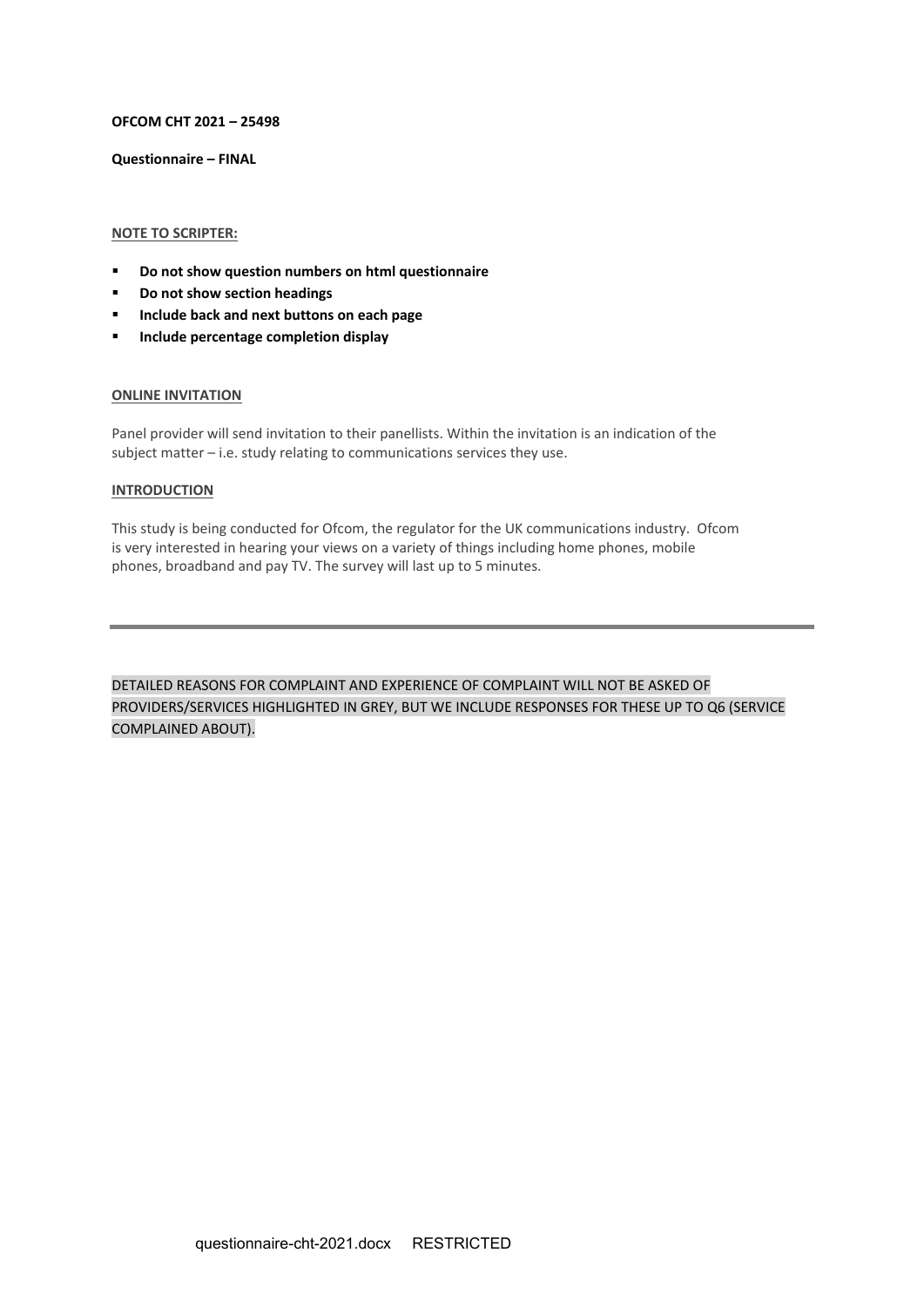Q19 ASK ALL

What is your age?

Please type in.



SCRIPTER PLEASE CODE TO THE FOLLOWING AGE BANDS

1. 16 - 17

- 2. 18 24
- 3. 25 34
- 4. 35 44
- 5. 45 54
- 6. 55 64
- $7.65 +$

QDISINTRO ASK ALL

The next question relates to disabilities and could be considered as a sensitive topic. Please indicate if you are happy to answer this question or not.

Please select one. SINGLE CODE.

- 1. Yes
- 2. No

QDIS ASK ALL YES – CODE 1 AT QDISINTRO Which of these, if any, impact or limit your daily activities or the work you can do?

Please select all that apply. MULTI CODE. ROTATE CODES 1-9.

- 1. Hearing? Poor hearing, partial hearing, or are deaf
- 2. Eyesight? Poor vision, colour blindness, partial sight, or are blind
- 3. Mobility? Cannot walk at all/ use a wheelchair or mobility scooter etc., or cannot walk very far or manage stairs or can only do so with difficulty
- 4. Dexterity? Limited ability to reach/ difficulty opening things with your hands/ difficulty using a telephone handset, television remote control, computer keyboard, etc.
- 5. Breathing? Breathlessness or chest pains
- 6. Mental abilities? Such as learning, understanding, concentration, memory, communicating, cognitive loss or deterioration
- 7. Social/behavioural? Conditions associated with this (such as autism, attention deficit disorder, Asperger's, etc.)
- 8. Your mental health? Anxiety, depression, or trauma-related conditions, for example
- 9. Other illnesses/ conditions which impact or limit your daily activities/ the work you do
- 10. Prefer not to say
- 11. Don't know
- 12. Nothing no impairments or conditions impact or limit my daily activities or work that I do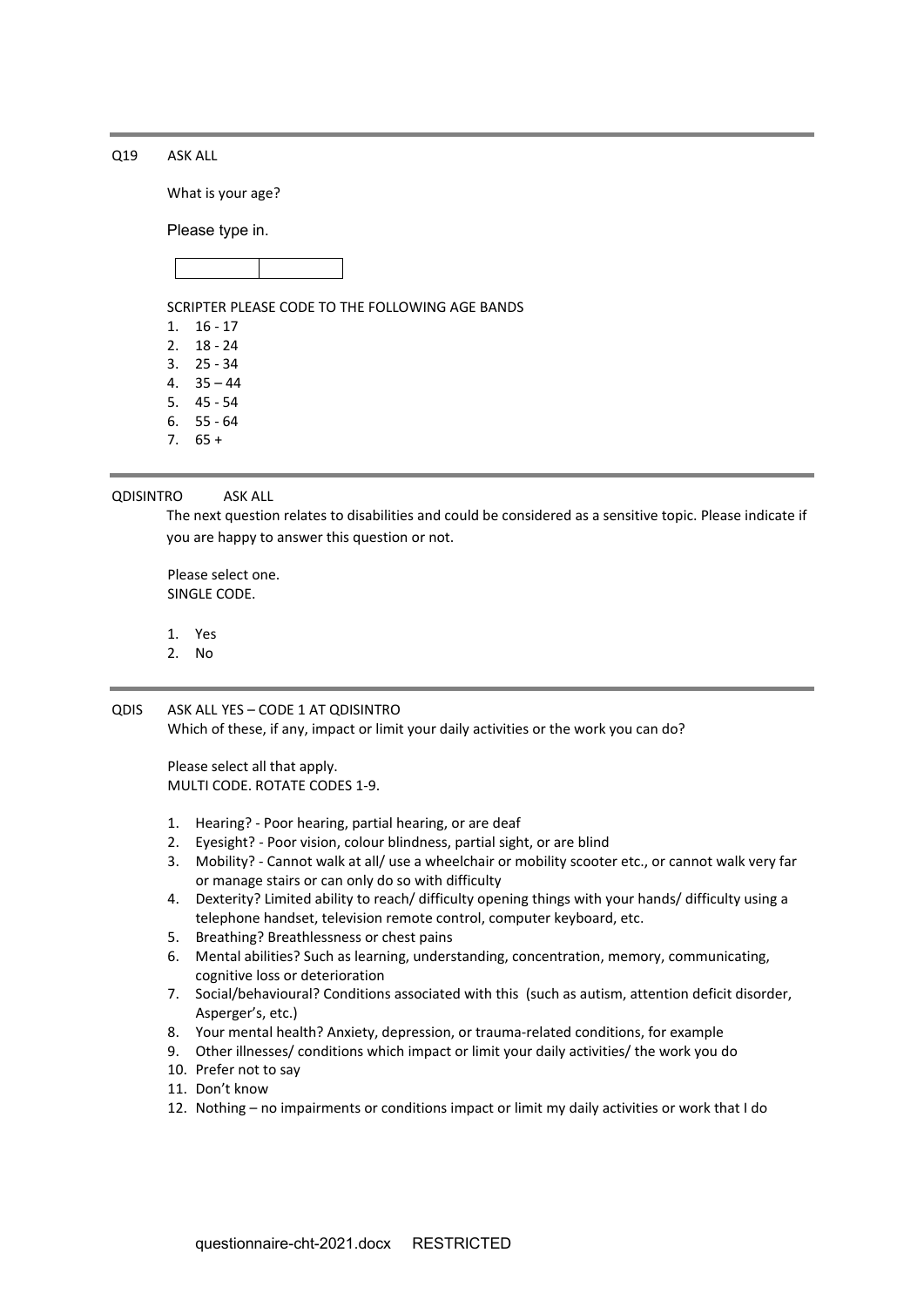## Q1 ASK ALL

Which company does your household use for its landline telephone service?

If you have more than one household landline connection, please select the one you use most often.

Please select all that apply. SINGLE CODE.

- 1. BT
- 2. Sky
- 3. TalkTalk
- 4. Virgin Media
- 5. EE
- 6. Plusnet
- 7. Post Office
- 8. Vodafone
- 9. Other
- 10. Don't have a landline telephone/line rental service
- 11. Don't know

# Q2 ASK ALL

And thinking of your personal mobile phone, which network are you on?

Please don't include any mobile service provided to you by your work. If you have more than one mobile phone network provider, please select the one you use most often.

- 1. EE
- 2. O2
- 3. Tesco Mobile
- 4. Three
- 5. Virgin Mobile
- 6. Vodafone
- 7. giffgaff
- 8. BT Mobile
- 9. iD Mobile
- 10. Lycamobile
- 11. Sky Mobile
- 12. Other
- 13. Don't have a personal mobile
- 14. Don't know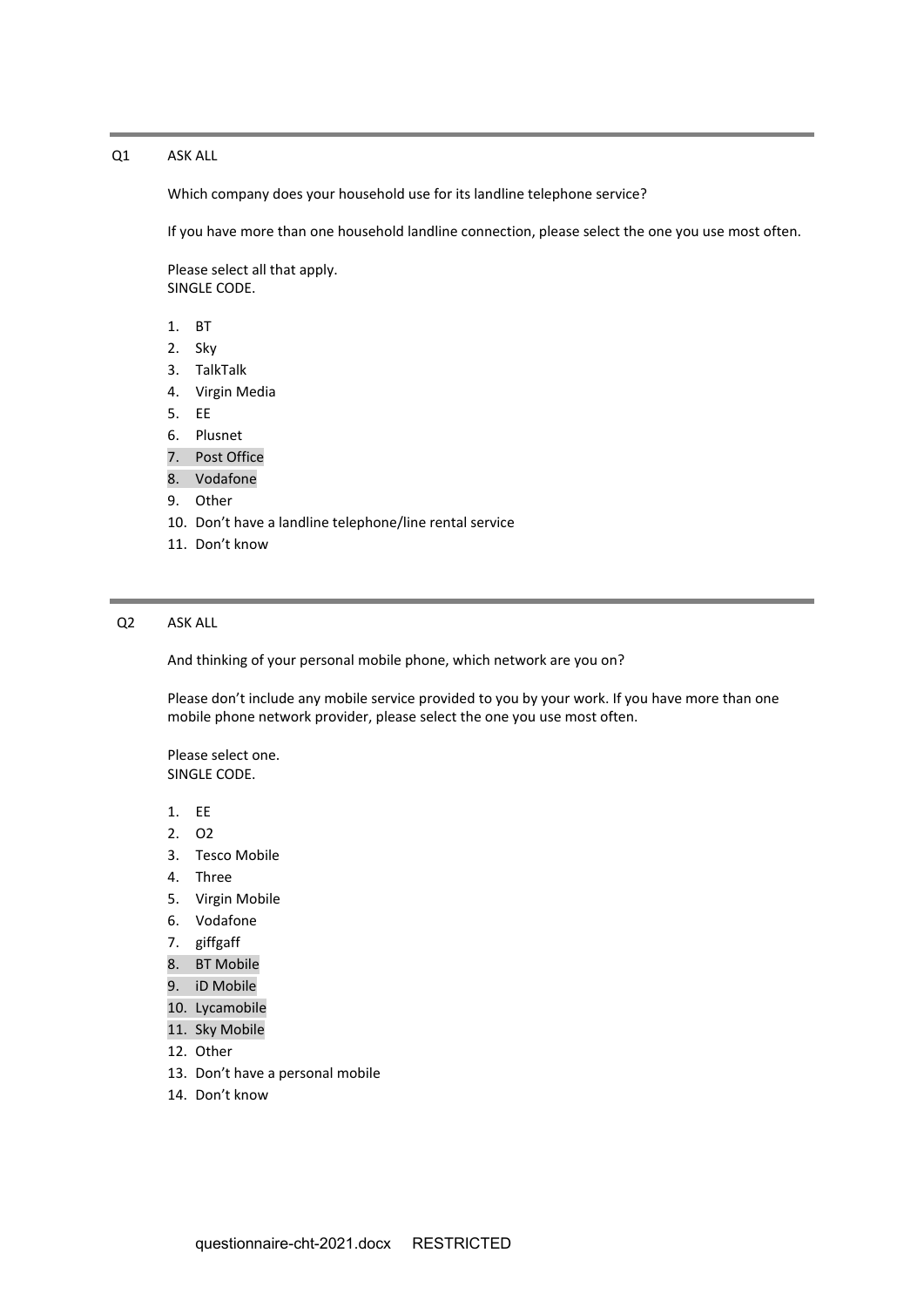# Q14 ASK ALL WITH MOBILE – CODE 1-11 OR 13 AT Q2

Is your personal mobile phone on a contract or pay as you go?

Please select one. SINGLE CODE.

- 1. Contract (with monthly bills)
- 2. Pay as you go
- 3. Don't know

## Q3 ASK ALL

Which company does your household use for its fixed broadband internet connection?

Please think about broadband used through your household phone line (or through cable if Virgin Media) only, not a mobile broadband connection from a USB dongle plugged into your computer.

If you have more than one household broadband internet connection, please select the one you use most often.

- 1. BT
- 2. EE
- 3. Sky
- 4. TalkTalk
- 5. Virgin Media
- 6. Plusnet
- 7. Post Office
- 8. Vodafone
- 9. Other
- 10. Don't have a fixed broadband service
- 11. Don't know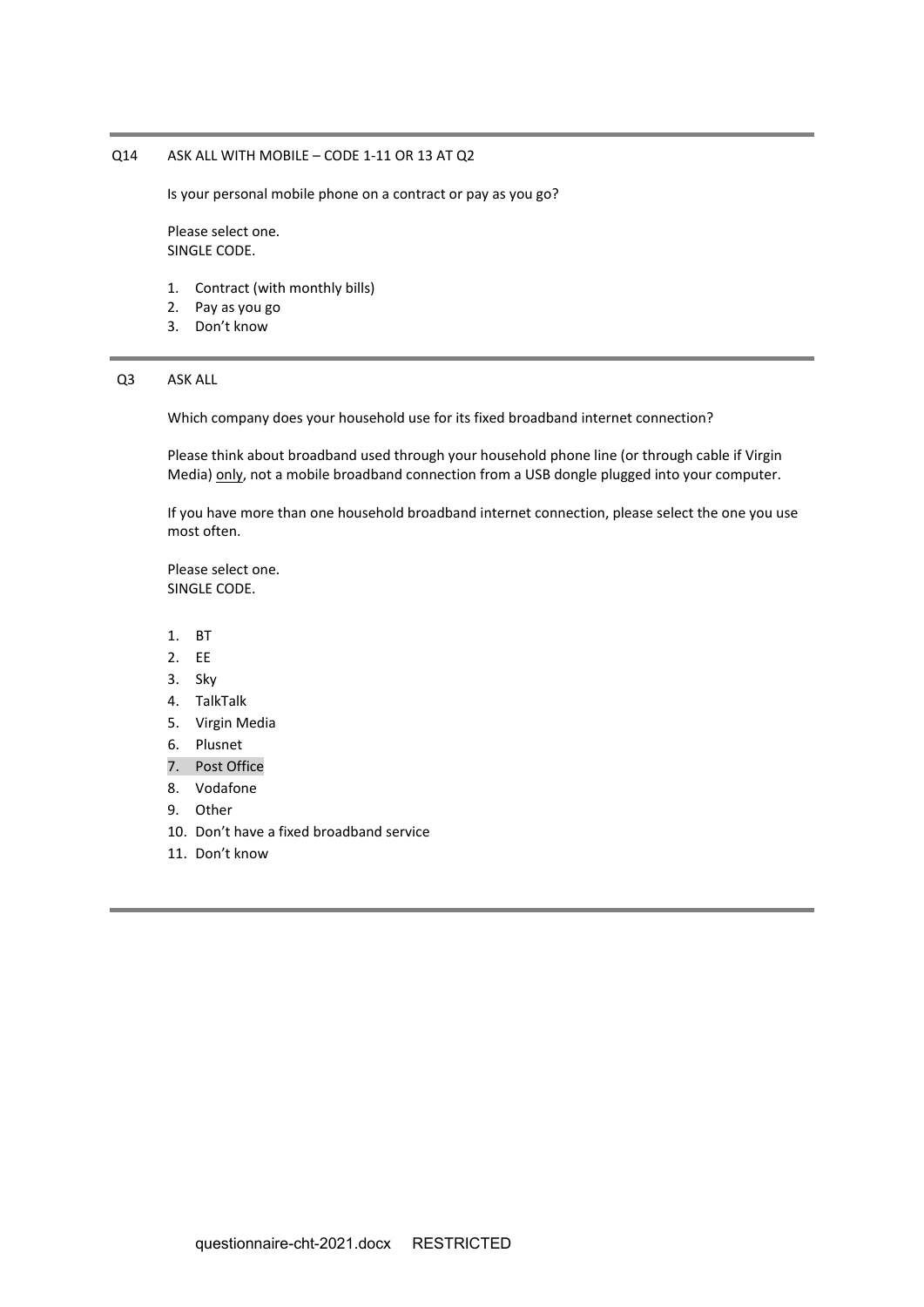# Q4 ASK ALL

Which company does your household use for cable, satellite or other Pay TV, if any?

By this we mean traditional pay TV providers, **not** including paid for on-demand or online streaming services accessed over the internet such as Amazon Prime Video, Netflix or NOW TV.

If you use more than one company, please select the one which you use most often.

- 1. BT
- 2. Sky
- 3. TalkTalk
- 4. Virgin Media
- 5. Other
- 6. Don't have a pay TV service
- 7. Don't know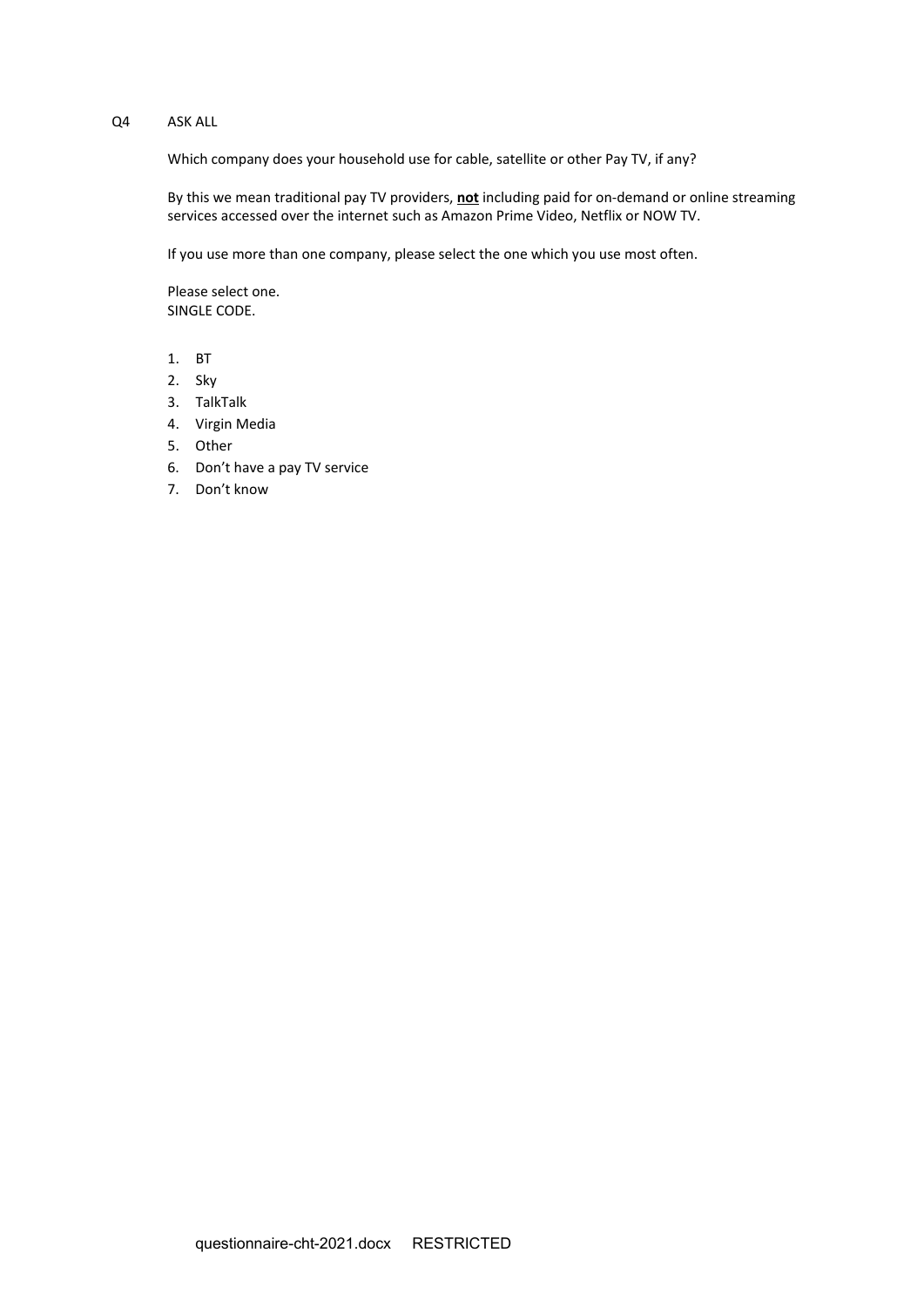Q5 ASK FOR ALL COMPANIES CODED AT Q1-Q4 (Q1 CODES 1-8, Q2 CODES 1-11, Q3 CODES 1-8, Q4 CODES 1-4) BUT ONLY ASK OF EACH COMPANY ONCE IF USED FOR MORE THAN ONE PRODUCT:

Thinking of [COMPANY] and the services you buy from them, have you contacted them **with a complaint** in the **last 6 months** (i.e. since July) by telephone, email, webchat, mobile application, social media, letter, or in store?

- ASK FOR **BT** IF Q1 CODED 1 OR Q2 CODED 8 OR Q3 CODED 1 OR Q4 CODED 1
- ASK FOR **EE** IF Q1 CODED 5 OR Q2 CODED 1 OR Q3 CODED 2
- ASK FOR **O2** IF Q2 CODED 2
- ASK FOR **SKY** IF Q1 CODED 2 OR Q2 CODED 11 OR Q3 CODED 3 OR Q4 CODED 2
- ASK FOR **TALKTALK** IF Q1 CODED 3 OR Q3 CODED 4 OR Q4 CODED 3
- ASK FOR **TESCO** IF Q2 CODED 3
- ASK FOR **THREE** IF Q2 CODED 4
- ASK FOR **VIRGIN MEDIA** IF Q1 CODED 4 OR Q2 CODED 5 OR Q3 CODED 5 OR Q4 CODED 4
- ASK FOR **VODAFONE** IF Q1 CODED 8 OR Q2 CODED 6 OR Q3 CODED 8
- ASK FOR **GIFFGAFF** IF Q2 CODED 7
- ASK **PLUSNET** IF Q1 CODED 6 OR Q3 CODED 6
- ASK **POST OFFICE** IF Q1 CODED 7 OR Q3 CODED 7
- ASK **ID MOBILE** IF Q2 CODED 9
- ASK **LYCAMOBILE** IF Q2 CODED 10

Please select one. SINGLE CODE.

- 1. Yes
- 2. No
- 3. Don't know

ASK Q6 AND Q7 IN A LOOP FOR THESE SPECIFIED PROVIDERS IF:

- **BT** IF USE BT AT 2 OR MORE OF Q1/Q2/Q3/Q4 AND CODE 1 FOR BT AT Q5
- **EE** IF USE EE AT 2 OR MORE OF Q1/Q2/Q3 AND CODE 1 FOR EE AT Q5
- **SKY** IF USE SKY AT 2 OR MORE OF Q1/ Q2/Q3/Q4 AND CODE 1 FOR SKY AT Q5
- **TALKTALK** IF USE TALKTALK AT 2 OR MORE OF Q1/Q3/Q4 AND CODE 1 FOR TALKTALK AT Q5
- **VIRGIN MEDIA** IF USE VIRGIN MEDIA AT 2 OR MORE OF Q1/Q2/Q3/Q4 AND CODE 1 FOR VIRGIN MEDIA AT O5
- **PLUSNET** IF USE PLUSNET AT Q1 AND Q3 AND CODE 1 FOR PLUSNET AT Q5
- **VODAFONE** IF USE VODAFONE AT 2 OR MORE OF Q1/Q2/Q3 AND CODE 1 FOR VODAFONE AT Q5
- Q6 Thinking now of the most recent complaint you had to contact [COMPANY] about, which of the services that you buy from them was it relating to?

Please select all that apply. MULTI CODE.

- 1. Landline telephone service or line rental (FROM Q1)
- 2. Mobile phone service (FROM Q2)
- 3. Fixed Broadband internet (FROM Q3)
- 4. Cable, satellite or other Pay TV (FROM Q4)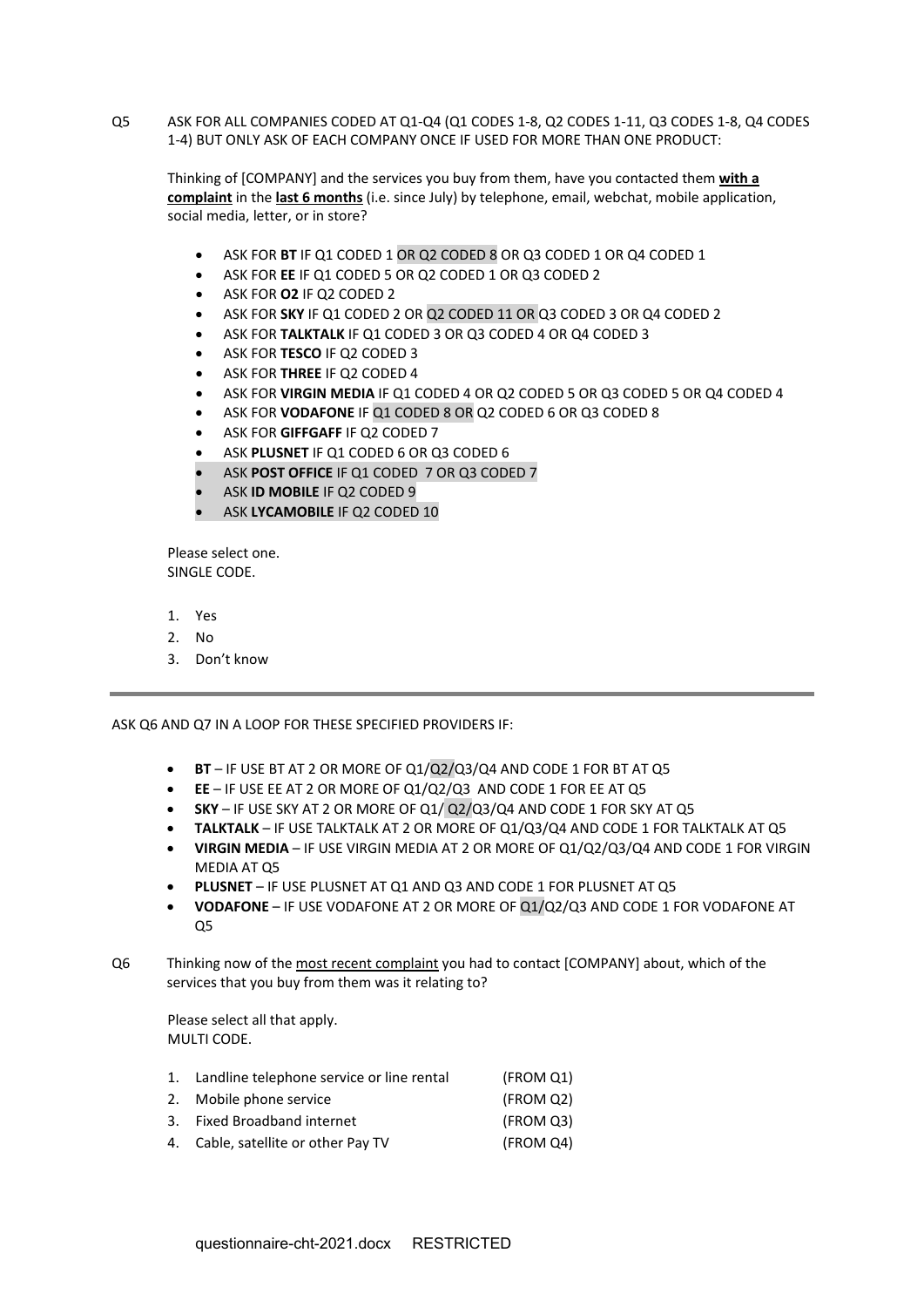ASK Q7 FOR ALL COMPANIES CODED AT Q1/Q2/Q3/Q4 (Q1 CODES 1-4, Q2 CODES 1-7, Q3 CODES 1-6, Q4 CODES 1-4) AND CODED 1 AT Q5 BUT ONLY ASK EACH COMPANY ONCE IF USED FOR MORE THAN ONE PRODUCT:

- **BT** IF USE BT AT ANY OF Q1/Q3/Q4 AND CODED 1 FOR BT AT Q5
- **EE** IF USE EE AT ANY OF Q1/Q2/Q3 AND CODED 1 FOR EE AT Q5
- **O2 –** IF USE O2 AT Q2 AND CODED 1 FOR O2 AT Q5
- **SKY** IF USE SKY AT ANY OF Q1/Q3/Q4 AND CODED 1 FOR SKY AT Q5
- **TALKTALK** IF USE TALKTALK AT ANY OF Q1/Q3/Q4 AND CODED 1 FOR TALKTALK AT Q5
- **TESCO MOBILE** ASK FOR TESCO IF Q2 CODED 3 AND CODED 1 FOR TESCO AT Q5
- **THREE** ASK FOR THREE IF Q2 CODED 4 AND CODED 1 FOR THREE AT Q5
- **VIRGIN MEDIA** IF USE VIRGIN MEDIA AT ANY OF Q1/Q2/Q3/Q4 AND CODED 1 FOR VIRGIN MEDIA AT Q5
- **VODAFONE –** ASK FOR VODAFONE IF Q2 CODED 6 AND CODED 1 FOR VODAFONE AT Q5
- **GIFFGAFF** ASK FOR GIFFGAFF IF Q2 CODED 7 AND CODED 1 FOR GIFFGAFF AT Q5
- **PLUSNET** IF USE PLUSNET AT ANY OF Q1/Q3 AND CODE 1 FOR PLUSNET AT Q5
- Q7 And thinking of the most recent complaint you had to contact [COMPANY] about, which one of the following categories did the issue fall into? Was it to do with…

Please select one. If you were contacting [COMPANY] about more than one complaint, on the most recent occasion you contacted them with a complaint, please select the **main issue**. SINGLE CODE. RANDOMISE, 'SOMETHING ELSE' REMAIN BOTTOM.

- 1. A billing, pricing or payment issue, *for example unexpected/unclear charges, overcharged or incorrect bill*
- 2. A problem with a repair to the service, *for example the time taken to repair, it didn't happen/didn't happen when you were told it would or didn't solve the problem*
- 3. A problem relating to the installation or set up of your service *for example the time taken to install/set up the service, changed/missed/late installation or installation appointment, it was not installed/set up correctly or time taken for hardware to arrive*
- 4. Dissatisfaction with customer service from a previous occasion or contact
- 5. The service not performing as it should, *for example loss of service, unable to* use *mobile (2G, 3G or 4G) in certain areas, text (SMS or IM) or voice mails delivered late, slow broadband speeds, poor call/line/picture quality or unable to get certain TV channels/content*
- *6.* Or something else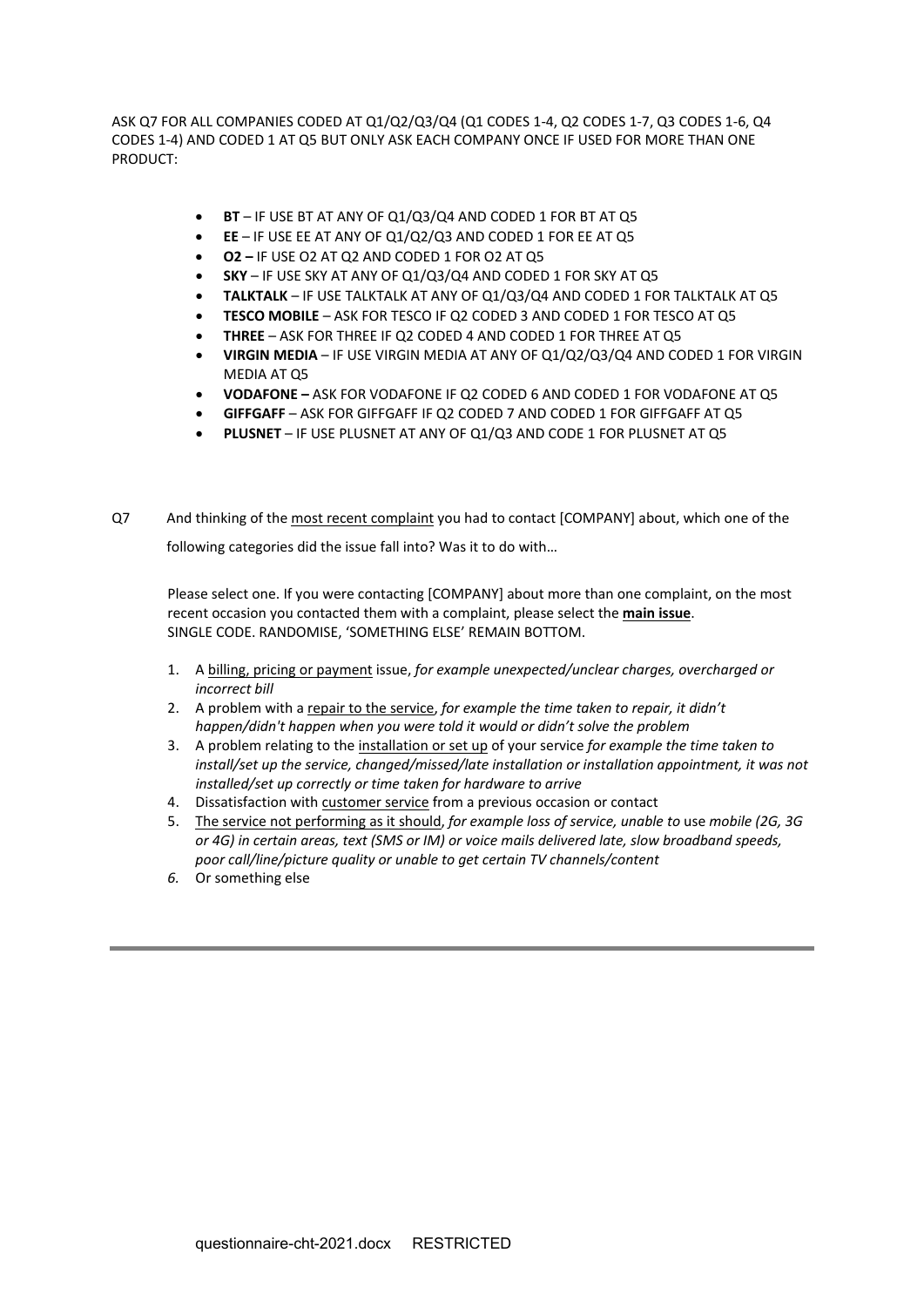ASK Q7A-C FOR ALL COMPANIES CODED AT Q1/Q2/Q3/Q4 (Q1 CODES 1-4, Q2 CODES 1-7, Q3 CODES 1-6, Q4 CODES 1-4) AND CODED 1 AT Q5 BUT ONLY ASK EACH COMPANY ONCE IF USED FOR MORE THAN ONE PRODUCT:

Q7A-C And more specifically, which of the following best describes what the complaint you contacted [PROVIDER] was concerning?

IF MOBILE ISSUE ONLY AND A REPAIRS COMPLAINT (I.E. IF TAKE NO OTHER SERVICES FROM MOBILE PROVIDER USED AT Q2 AND CODE 1 FOR MOBILE PROVIDER AT Q5 **OR** ONLY CODE 2 SELECTED FOR A PROVIDER AT Q6 **AND** CODE 2 AT Q7) THEN ASK THE FOLLOWING INSTEAD: And more specifically, please describe what the complaint you contacted [PROVIDER] was concerning?

ROTATE CODES WITHIN EACH HEADING, EXCEPT FOR 'A DIFFERENT ISSUE' WHICH IS ALWAYS LAST RESPONDENT IS ONLY SHOWN CODES RELATING TO THE SERVICE THEY USE THE PROVIDER FOR, OR IF CALL WAS RELATING TO MULTIPLE SERVICES, THEN FOR ALL THOSE SERVICES. CODES ARE RELEVANT TO ALL SERVICES UNLESS MARKED SPECIFICALLY IN BRACKETS AFTERWARDS.

Please select all that apply. MULTI CODE.

# **A. Billing (USE THIS LIST IF CODES 1 AT Q7)**

- 1. Bill was inaccurate
- 2. Bill contained items I shouldn't have been charged for
- 3. Pre-pay credit lost or not credited to card (MOBILE)
- 4. Costs of international and roaming calls (MOBILE)
- 5. Costs of going above data allowance (MOBILE)
- 6. Bill was a lot higher than expected
- 7. The format of the bill
- 8. Payment issues (including setting up/making a payment, non-direct debit charges)
- 9. Getting a refund, credit note or cashback
- 10. A different issue (please describe it briefly in your own words)

# **B. Service issues (USE THIS LIST IF CODE 5 AT Q7)**

- 1. Poor line quality (LANDLINE)
- 2. Poor picture quality (PAY TV)
- 3. Unable to get certain channels/content (PAY TV)
- 4. Complete loss of service
- 5. Service is not consistently available
- 6. Poor indoor reception/coverage (MOBILE)
- 7. Poor outside reception/coverage (MOBILE)
- 8. Unable to access 4G service (MOBILE)
- 9. Unable to access 5G service (MOBILE)
- 10. Text or voice mails delivered late (MOBILE)
- 11. Problems with calls being disconnected during a call or not connected at all (MOBILE)
- 12. Connection speed slower than advertised or led to expect (BROADBAND)
- 13. Problems with voice over internet (VOIP) telephone calls (BROADBAND)
- 14. A different issue (please describe it briefly in your own words)

# **C. Repairs (USE THIS LIST IF CODE 2 AT Q7)**

1. Arranging an appointment for an engineer visit (LANDLINE/BROADBAND/PAY TV)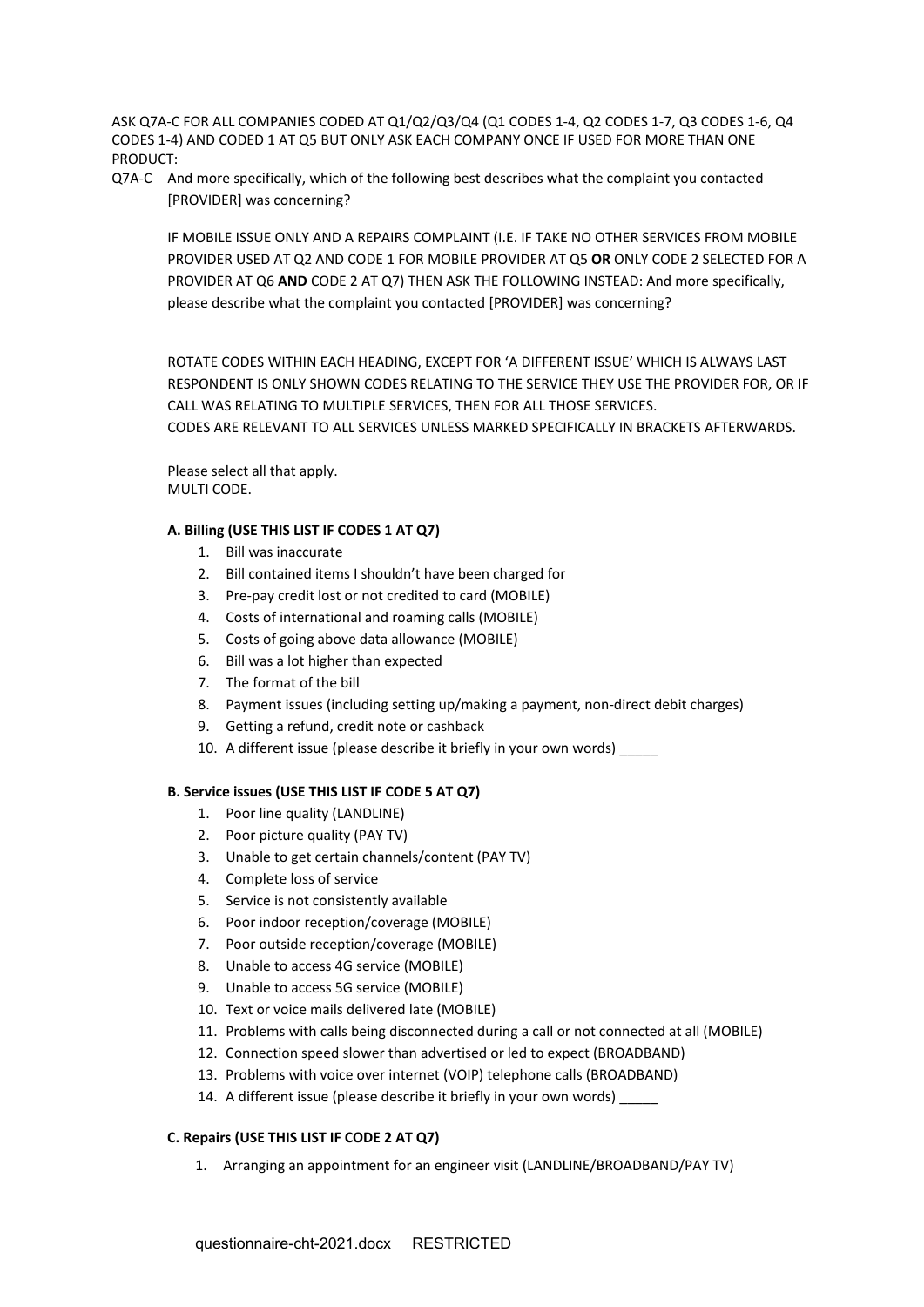- 2. Missed/moved repair appointment (LANDLINE/BROADBAND/PAY TV)
- 3. Complaining about an engineer (LANDLINE/BROADBAND/PAY TV)
- 4. Damage to property during repair (LANDLINE/BROADBAND/PAY TV)
- 5. Time taken to repair a fault (LANDLINE/BROADBAND/PAY TV)
- 6. A different issue (please describe it briefly in your own words) \_\_\_\_\_ (LANDLINE/BROADBAND/PAY TV)
- 7. Please describe it briefly in your own words ? (MOBILE)

# **D. Installation and set-up (USE THIS LIST IF CODE 3 AT Q7)**

- 1. Time taken to install the service (LANDLINE/BROADBAND/PAY TV)
- 2. Missed/ moved installation appointment (LANDLINE/BROADBAND/PAY TV)
- 3. Damage to property during installation (LANDLINE/BROADBAND/PAY TV)
- 4. Arranging an installation (LANDLINE/BROADBAND/PAY TV)
- 5. Switching issues (e.g. problems trying to switch or problems porting your number) (LANDLINE/MOBILE/BROADBAND/PAY TV)
- 6. A different issue (please describe it briefly in your own words) \_\_\_\_\_

# **E. Customer service (USE THIS LIST IF CODE 4 AT Q7)**

- 1. Gave incorrect information
- 2. Rude/dismissive
- 3. Unable to get through to anyone
- 4. Didn't do what they said they would do
- 5. Unable to get through to relevant person
- 6. Took too long to resolve issue
- 7. A different issue (please describe it briefly in your own words)

# **F. Something else (USE THIS LIST IF CODE 6 AT Q7)**

- 1. Keeping your mobile phone number when changing suppliers (MOBILE)
- 2. Complaining about the terms of your contract
- 3. Service not performing as advertised or as told in store/over the phone
- 4. Change to your package or service (upgrading or downgrading your service)
- 5. Switching issues (e.g. problems trying to switch or problems porting your number)
- 6. A different issue (please describe it briefly in your own words)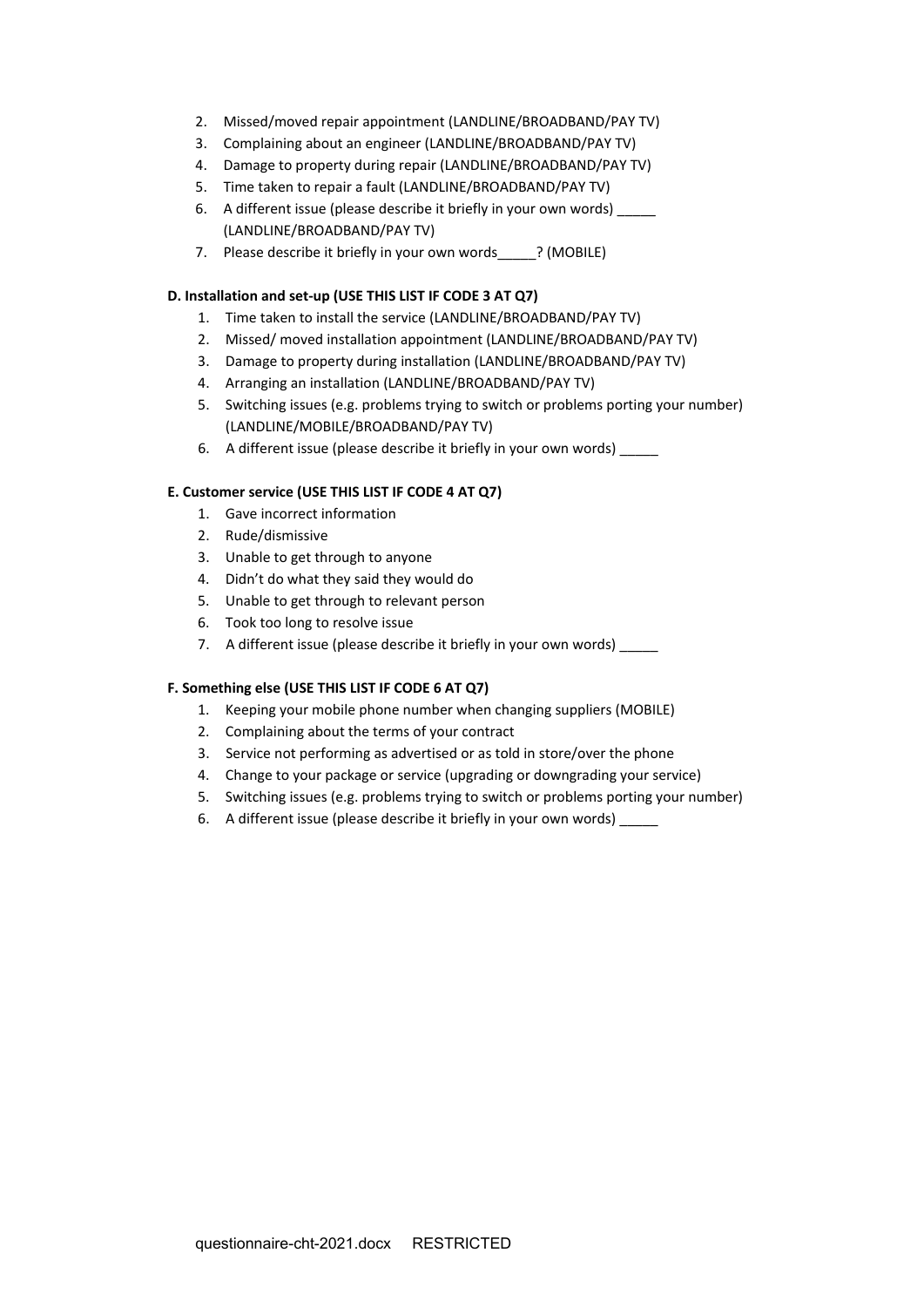## **MAIN QUESTIONNAIRE**

ASK Q8-Q13 IN A LOOP FOR EACH PROVIDER CONTACTED. ROTATE ORDER OF PROVIDERS ASKED ABOUT IF

MORE THAN ONE.

IF MORE THAN ONE PROVIDER CONTACTED, THEN INCLUDE INTRODUCTION FOR EACH PROVIDER AFTER THE FIRST: Now thinking back to the complaint, which you contacted [PROVIDER] about.

## Q8 ASK ALL – ASK ONCE PER PROVIDER CONTACTED, REGARDLESS OF BUNDLING

We're now going to concentrate on the most recent complaint that you had to contact [PROVIDER] about. In dealing with [PROVIDER] about this did you contact them…?

Please select one. SINGLE CODE.

- 1. Only/mainly on the phone
- 2. Only/mainly via email
- 3. Only/mainly via webchat
- 4. Only/mainly via mobile application
- 5. Only/mainly via web form
- 6. Only/mainly by letter
- 7. Only/mainly by social media
- 8. Only/mainly in store
- 9. Only/mainly via another contact method
- 10. Don't know

## Q9 ASK ALL – ASK ONCE PER PROVIDER CONTACTED, REGARDLESS OF BUNDLING

Overall, how satisfied are you with the service you received from [PROVIDER] customer services with regard to the complaint that you had?

Please give your rating on a scale from '1' to '10', where '10' means that you are extremely satisfied and '1' means you are extremely dissatisfied?

- 1. Extremely dissatisfied
- 2.
- 3.
- 4.
- 5. 6.
- 7.
- 8.
- 9.
- 10. Extremely satisfied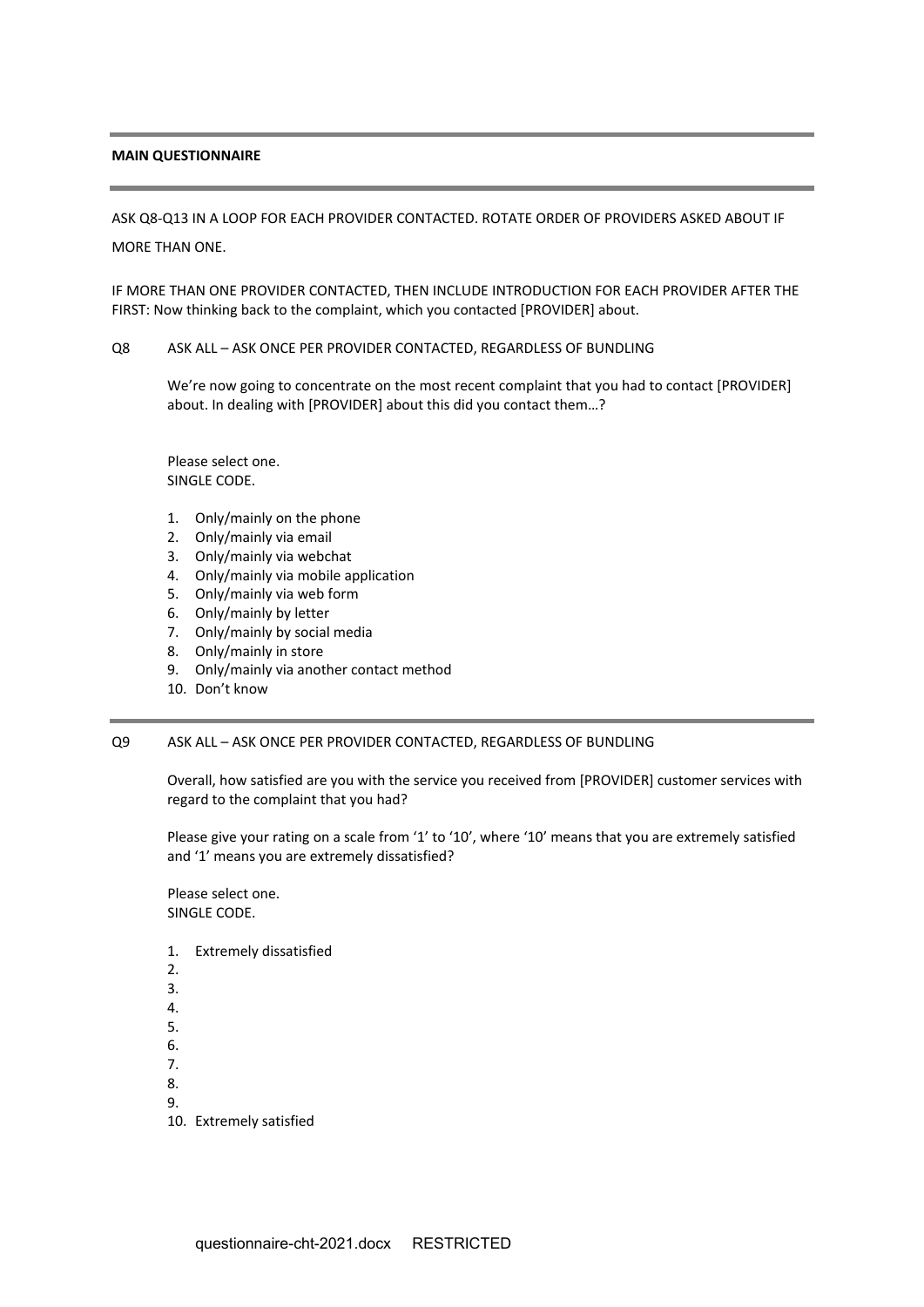## Q10 ASK ALL – ASK ONCE PER PROVIDER CONTACTED, REGARDLESS OF BUNDLING

And how satisfied were you with the following aspects of [PROVIDER]'s customer service? Please rate each on a 10 point scale where 10 means that you were extremely satisfied, and 1 means that you were extremely dissatisfied.

If a statement does not apply to the contact you made, please select, 'Not applicable'

Please select one answer for each. SINGLE CODE. RANDOMISE WITHIN EACH HEADING. INCLUDE 'NOT APPLICABLE' CODE

# SCREEN 1:

#### **Contacting…**

- A. Ease of finding provider contact details
- B. Ease of getting through to the right person (PHONE, IF Q8/1)

#### **Speed…**

C. The time taken to handle your issue

#### **Standard of advice…**

D. Getting the issue resolved to your satisfaction

# SCREEN 2:

## **Advisor…**

- E. Courtesy and politeness of advisors
- F. Advisor doing what they said they would do
- G. Logging of query details to avoid having to repeat yourself

### **General…**

- H. Offering compensation or a goodwill payment
- I. Willingness to help resolve your issue

# Q11 ASK ALL – ASK ONCE PER PROVIDER CONTACTED, REGARDLESS OF BUNDLING

In your opinion, was [PROVIDER] able to successfully resolve your complaint?

- 1. Completely resolved
- 2. Partly resolved
- 3. Not resolved at all
- 4. Don't know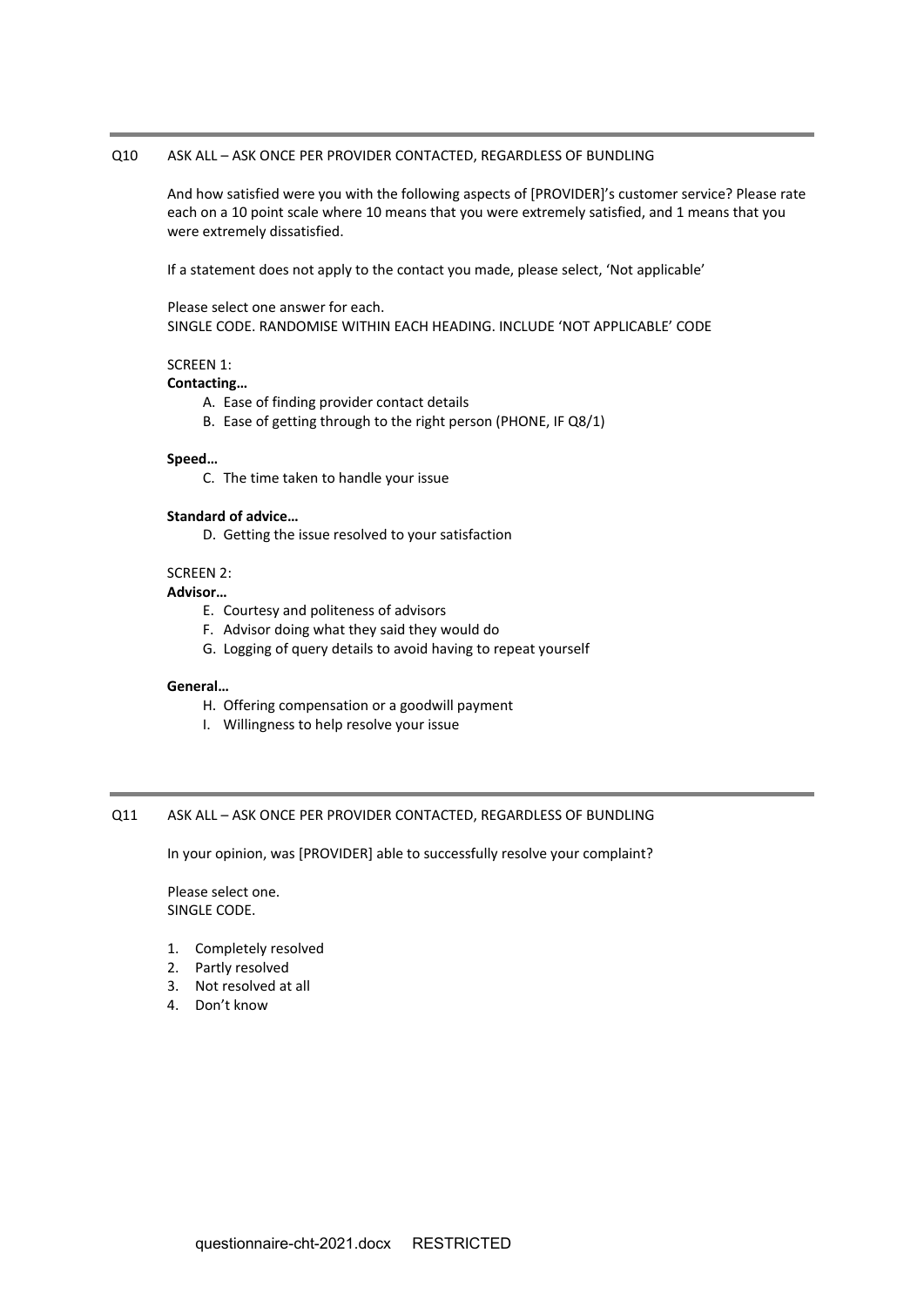# Q12 ASK IF CODE 1 AT Q11 – ASK ONCE PER PROVIDER CONTACTED, REGARDLESS OF BUNDLING

You said that your complaint was completely resolved, was it completely resolved on your **first contact** with [PROVIDER]?

- 1. Yes
- 2. No
- 3. Don't know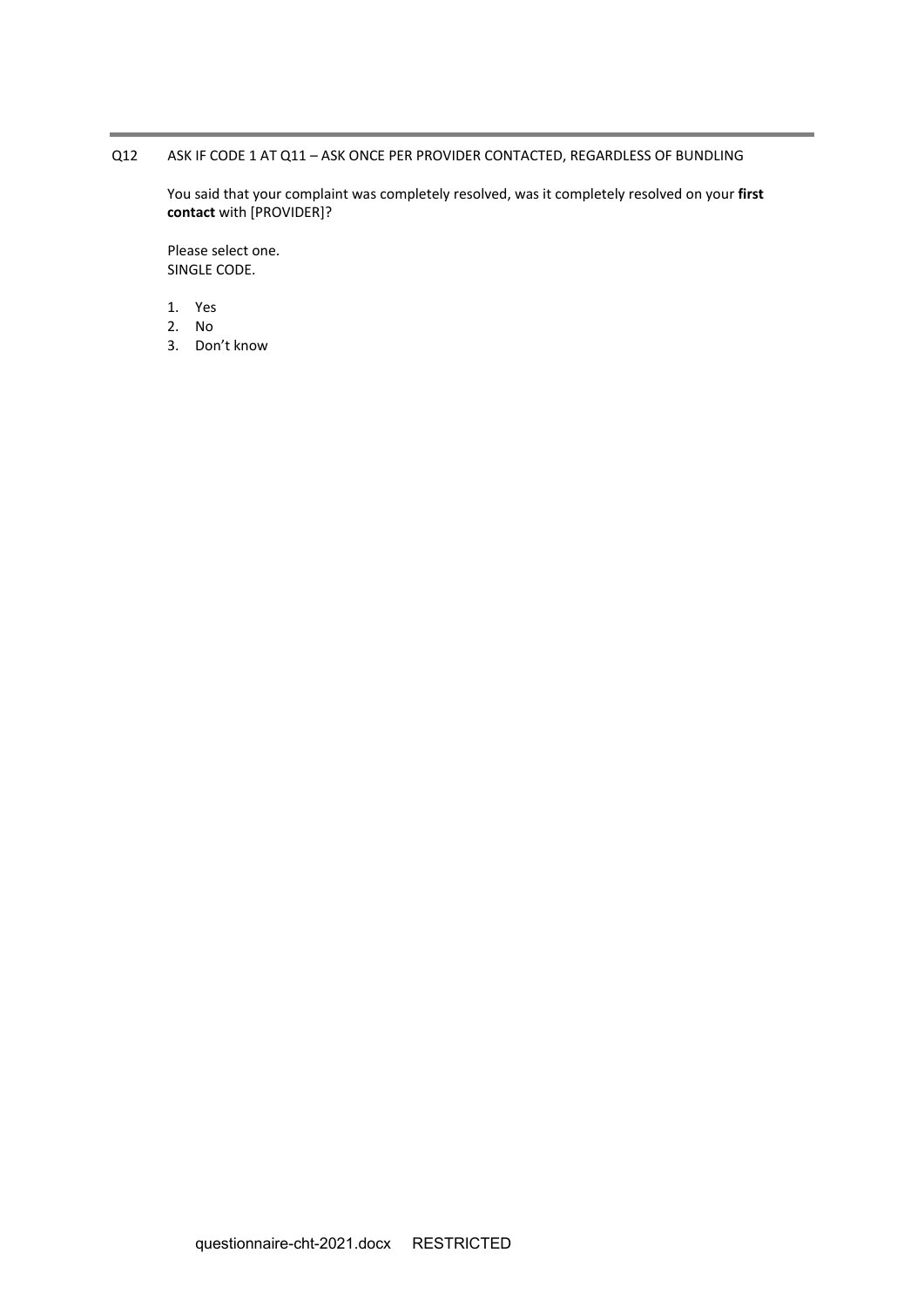## **SERVICE RELIANCE & TOLERANCE FOR ISSUES**

## Q13aNEW ASK ALL

How important or not, are each of these communications services to your household at the moment?

Please select one for each service. SINGLE CODE FOR EACH. ROTATE SERVICES. REVERSE RESPONSE CODES.

| <b>SHOW SERVICES IF</b> | Not at all | Not very       | Fairly    | Very      |
|-------------------------|------------|----------------|-----------|-----------|
| <b>USED</b>             | important  | important      | important | important |
| Landline telephone      |            | 2              | 4         | 5         |
| service (IF NOT Q1/10)  |            |                |           |           |
| Mobile phone service    |            | 2              | 4         | 5         |
| (IF NOT Q2/13)          |            |                |           |           |
| <b>Fixed Broadband</b>  |            | $\mathfrak{p}$ | 4         | 5         |
| internet (IF NOT        |            |                |           |           |
| Q3/10                   |            |                |           |           |
| Cable, satellite or     |            | $\mathcal{P}$  | 4         | 5         |
| other Pay TV (IF NOT    |            |                |           |           |
| Q4/6)                   |            |                |           |           |
|                         |            |                |           |           |

# Q13bNEW ASK ALL

To what extent has this changed as a result of the COVID-19 pandemic?

Please select one for each service.

SINGLE CODE FOR EACH. ROTATE SERVICES. REVERSE RESPONSE CODES.

| <b>SHOW SERVICES IF USED</b>                             | The service has<br>become more<br>important | The service has<br>become less<br>important | No different |
|----------------------------------------------------------|---------------------------------------------|---------------------------------------------|--------------|
| Landline telephone service (IF NOT<br>Q1/10              |                                             |                                             |              |
| Mobile phone service (IF NOT<br>Q2/13                    |                                             | 2                                           | ς            |
| Fixed Broadband internet (IF NOT<br>Q3/10                |                                             | າ                                           | ς            |
| Cable, satellite or other Pay TV (IF<br><b>NOT Q4/6)</b> |                                             |                                             | 3            |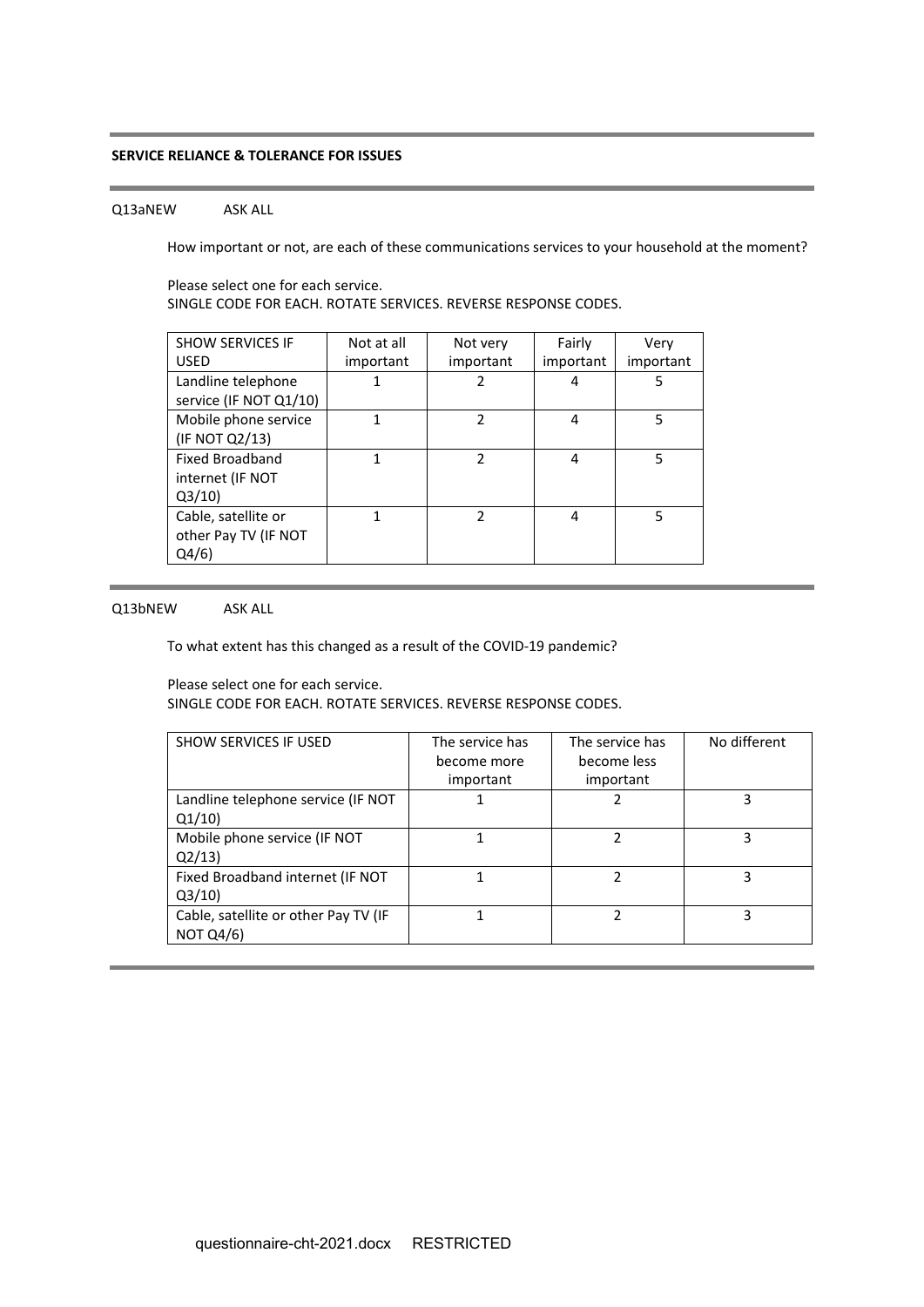# Q13cNEW ASK ALL

Has your willingness to a make a complaint to your communications provider/s increased or decreased as a result of the COVID-19 pandemic?

Please select one for each service. SINGLE CODE FOR EACH. ROTATE SERVICES. REVERSE RESPONSE CODES.

| <b>SHOW SERVICES IF USED</b>    | More willing to  | Less willing to | No different | Don't know |
|---------------------------------|------------------|-----------------|--------------|------------|
|                                 | make a complaint | make a          |              |            |
|                                 |                  |                 |              |            |
|                                 |                  | complaint       |              |            |
| Landline telephone service      |                  |                 | 3            |            |
| (IF NOT Q1/10)                  |                  |                 |              |            |
|                                 |                  |                 |              |            |
| Mobile phone service (IF        |                  | 2               | 3            | 4          |
| <b>NOT Q2/13)</b>               |                  |                 |              |            |
|                                 |                  |                 |              |            |
| <b>Fixed Broadband internet</b> |                  |                 | 3            | 4          |
| (IF NOT Q3/10)                  |                  |                 |              |            |
| Cable, satellite or other       |                  | ำ               | 3            | 4          |
| Pay TV (IF NOT Q4/6)            |                  |                 |              |            |
|                                 |                  |                 |              |            |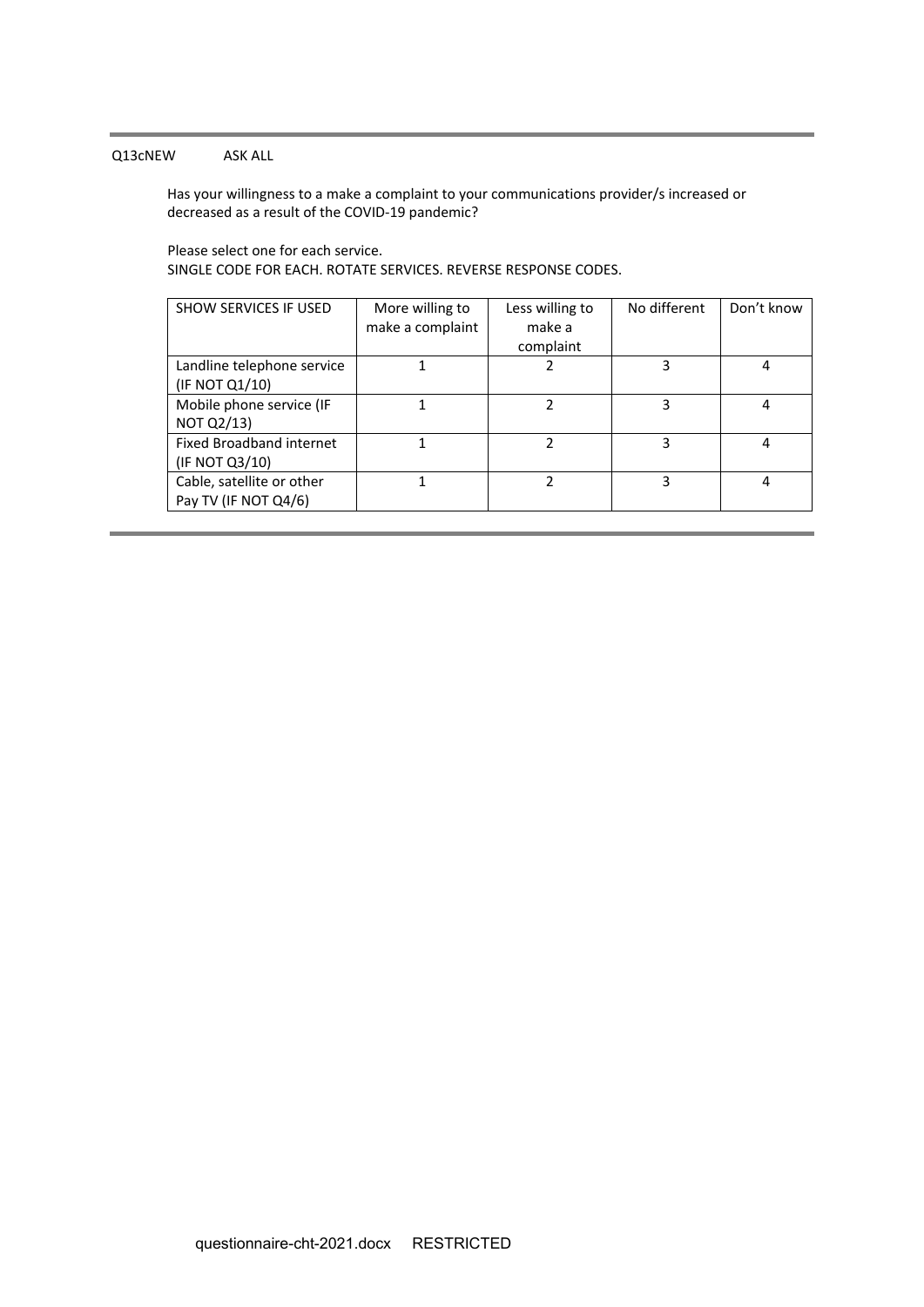#### **CLASSIFICATION**

Q15 ASK ALL

What is your current employment status?

Please select one. SINGLE CODE.

- 1. Employed or self-employed (full-time 30hrs/wk+)
- 2. Employed or self-employed (part-time 8-29 hrs/wk)
- 3. Homemaker
- 4. Student / under education
- 5. Temporarily not working (unemployed / illness)
- 6. Retired

### QHH1 ASK ALL

How many people are there in your household, including yourself and any children? Please include anyone living with you as part of a 'family unit'.

Please type in the number. SINGLE CODE

QHH2 DO NOT ASK

SCRIPTER: PLEASE CODE SIZE OF HOUSEHOLD FROM QHH1. SINGLE CODE

\_\_\_\_\_\_\_\_\_\_\_\_\_\_\_\_\_\_\_\_\_\_\_\_\_\_\_\_\_\_\_\_\_\_\_\_\_\_\_\_\_\_\_\_

\_\_\_\_\_\_\_\_\_\_\_\_\_\_\_\_\_\_\_\_\_\_\_\_\_\_\_\_\_\_\_\_\_\_\_\_\_\_\_\_\_\_\_\_

## QHH3 ASK ALL

QHH3 MUST BE LESS THAN QHH1 And what is the total number of children in the household (under 18)? Please include yourself if you are under 18.

SCRIPTER: PLEASE CODE ADULTS IN HOUSEHOLD = QHH1 MINUS QHH3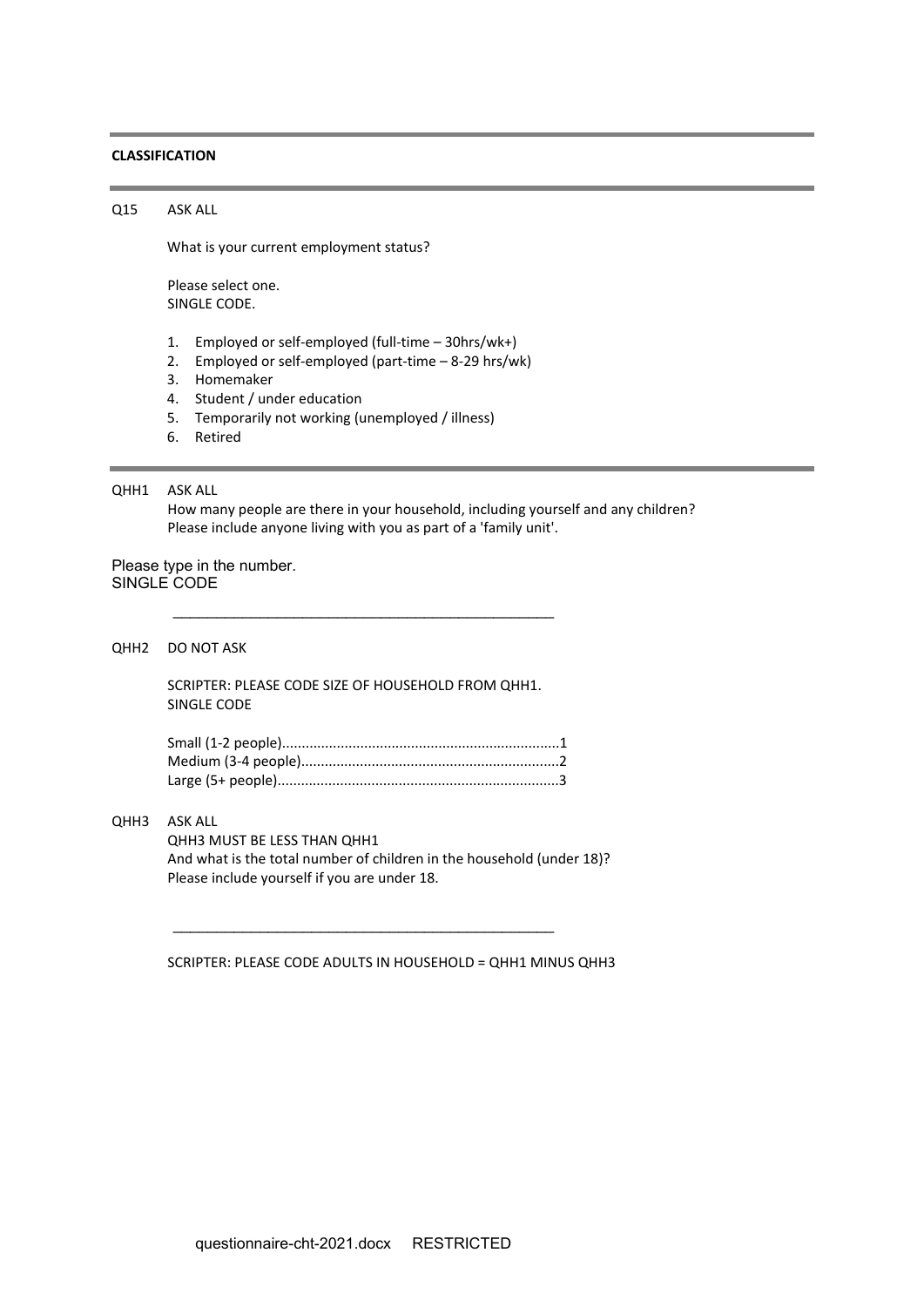# Q16 ASK ALL

What is your total household income from all sources, before tax and other deductions?

Please select one. SINGLE CODE.

- 1. Up to £10,399 per year (Up to £199 per week)
- 2. From £10,400 to £15,599 per year (From £200 to £299 per week)
- 3. From £15,600 to £25,999 per year (From £300 to £499 per week)
- 4. From £26,000 to £36,399 per year (From £500 to £699 per week)
- 5. From £36,400 to £51,999 per year (From £700 to £999 per week)
- 6. £52,000 and above per year (£1,000 and above per week)
- 7. Don't know
- 8. Would rather not say

Q17 ASK ALL

Where do you live?

Please select one. SINGLE CODE.

- 1. East Midlands
- 2. Eastern
- 3. London
- 4. North East
- 5. North West
- 6. Scotland
- 7. South East
- 8. South West
- 9. Ulster / Northern Ireland
- 10. Wales
- 11. West Midlands
- 12. Yorks & Humber

Q18a ASK ALL

What is your gender?

- 1. Female
- 2. Male
- 3. Prefer to use my own term
- 4. Prefer not to say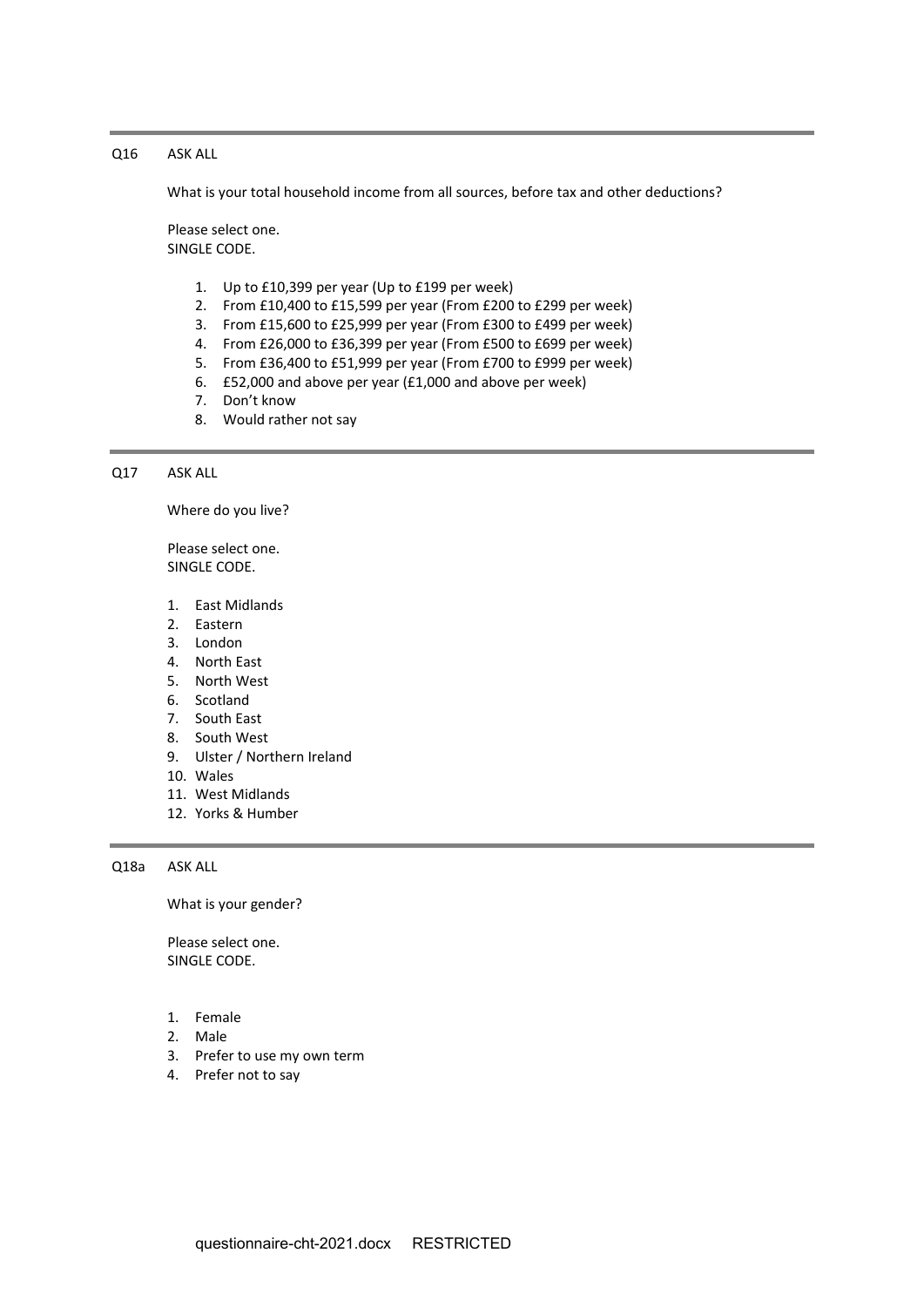## Q18b ASK ALL

Is your current gender the same as (or does your current gender align with) your sex assigned at birth?

Please select one. SINGLE CODE.

- 1. Yes
- 2. No
- 3. Prefer not to say

### Q20 ASK ALL

And which of the following best describes the main income earner in your household? If they're retired, please think back to their last job before retirement.

#### Please note:

1. If you live in a household with others, but have separate finances, do not include them in this question. Only consider those who have shared incomes/ outgoings.

2. If the main income earner has been unemployed for less than 6 months, don't answer 'unemployed', but think back to the last job before that.

3. If they're retired and receiving a pension from employment as well as a state pension, please think back to the last job before retirement.

Please select one. SINGLE CODE.

SCRIPTER: DO NOT DISPLAY GRADE IN SURVEY

- 1. Very senior management; top level civil servant or professional (e.g. surgeon; partner in a law firm; regional bank manager; board director of medium/ large firm) [A]
- 2. Senior or middle management in large organisation; owner of small business; principal officer in civil service/ local government [B]
- 3. Junior management or professional; or administrative (e.g. most office workers; accounts clerk; secretary; police sergeant) [C1]
- 4. Skilled manual worker (e.g.; plumber; electrician) [C2]
- 5. Manual worker (e.g. lorry driver; labourer; hotel porter) [D]
- 6. Casual worker without regular income; or unemployed for 6 months or longer [E]
- 7. Retired and receiving a state pension [E]
- 8. Housewife/ house husband/ looking after family [E]
- 9. Student [C1]

## Q21 ASK ALL

Which of these best describes the place you live most of the time?

- 1. A city or large town (including suburbs)
- 2. A small town
- 3. A village, hamlet or isolated dwelling in the countryside
- 4. Prefer not to say